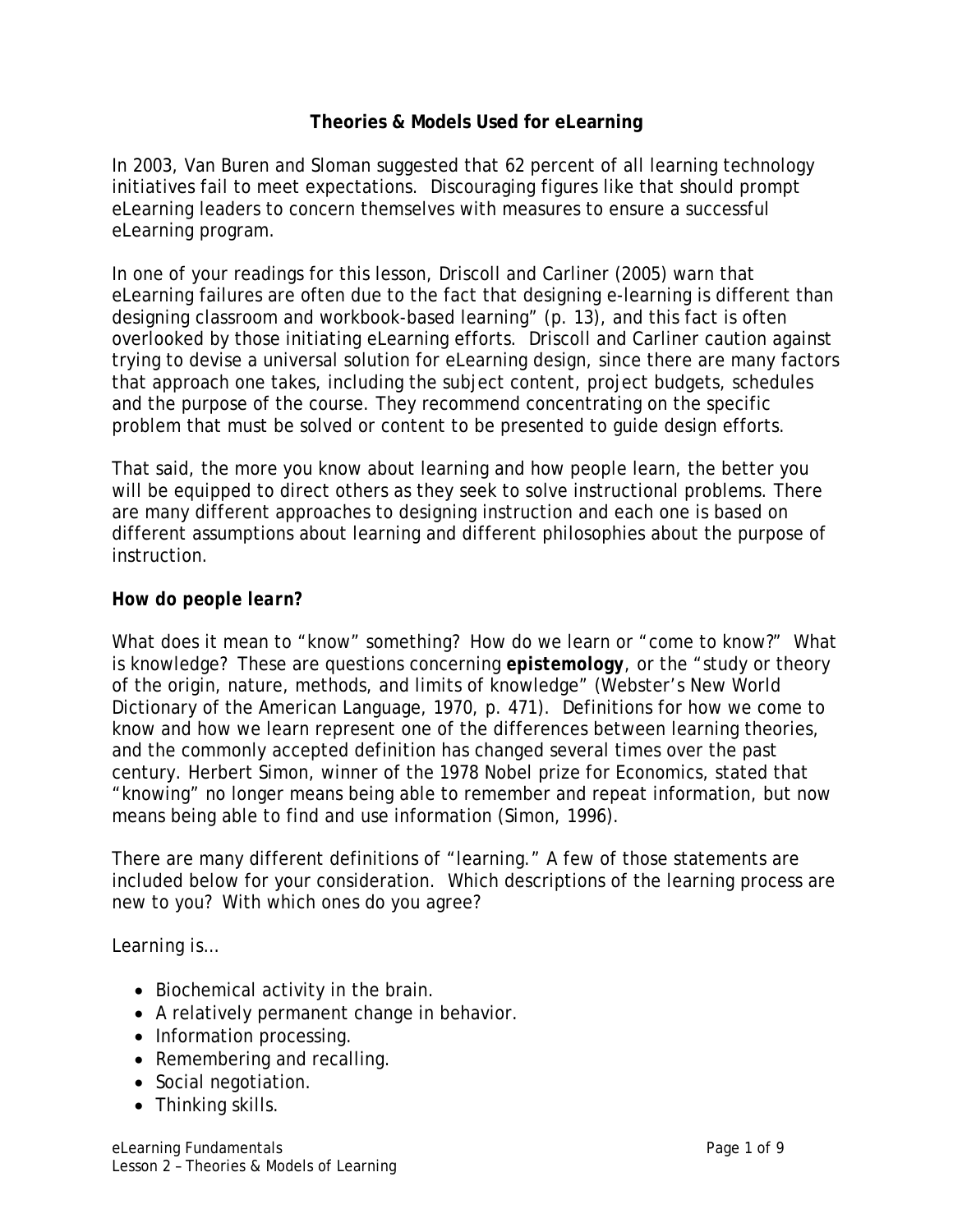- Knowledge construction.
- Conceptual change.
- Contextual change (transferring knowledge from the instructional context to a new context).
- Active and experiential.
- Distributed among the community (changes in our relation to the cultures to which we are connected).
- Tuning your perceptions to your immediate environment.
- A self-organizing phenomenon (it is affected by numerous, unpredictable variables, but when people in a system need to learn, they will). *[Adapted from Jonassen, D.H., Howland, J., Moore, J., & Marra, R.M. (2003). Learning to solve problems with technology: A constructivist perspective. Upper Saddle River, N.J.: Merrill Prentice Hall. ]*

In their review of eLearning theories, frameworks and models, Mayes and de Freitas (2007) emphasize that it is important to be clear about the assumptions underlying eLearning designs. This is, in part, because they claim there really are no specific models for eLearning, only enhancements of existing models of learning which use technology to achieve better learning outcomes. They provide the following working definitions that are helpful in any discussion of theories, frameworks and models:

*Theories of learning* are "empirically-based accounts of the variables which influence the learning process and provide explanations of the ways in which that influence occurs" (Mayes & de Freitas, 2005, p. 5). A *theory*… provides a general explanation for observations made over time, explains and predicts behavior, can never be established beyond all doubt, and may be modified.

*Models of eLearning* "describe where technology plays a specific role in supporting learning. These can be described both at the level of pedagogical principles and at the level of detailed practice in implementing those principles" (ibid).

Driscoll and Carliner (2005) provide another helpful definition for the phrase *educational philosophy*, which they define as "a set of beliefs regarding the purpose of education" (p. 31). Your organization's philosophy of education may be explicitly stated or unstated, but it exists, nonetheless. It is the basic beliefs about why you are initiating eLearning, and this philosophy will guide your choices from the methods you use to teach the desired outcomes, to the type of activities and technologies you select.

Learning theories can provide a focal point for the reflective designer. Knowing *why* you do *what* you do in an instructional design lends coherence and consistency to your plans, and enables you to feel confident about the basis for your design. That confidence transfers to the learners, providing a sense of security in both the ability of the instruction to meet their needs and in their own ability to learn.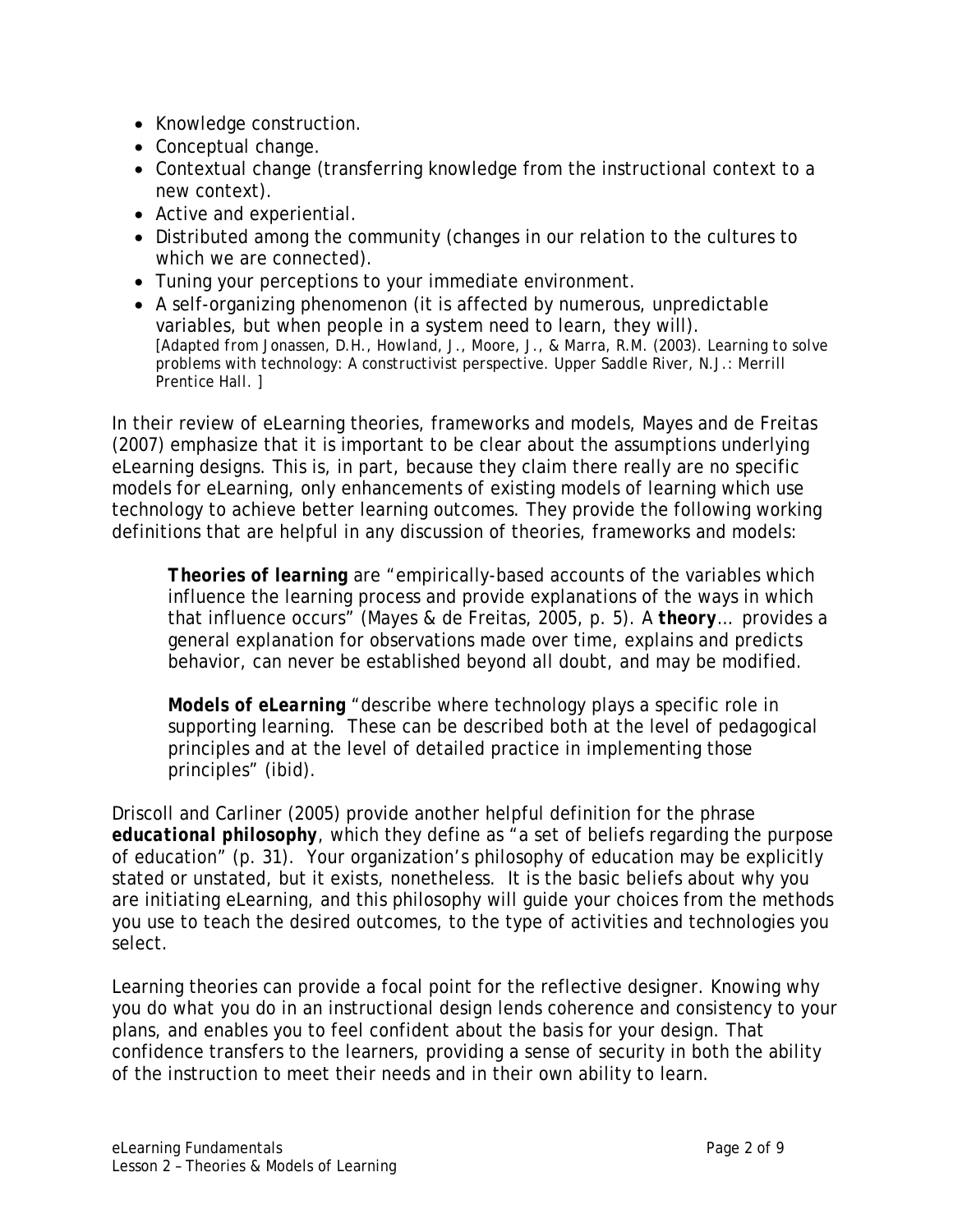There are hundreds of learning theories, but three categories remain dominant: Behaviorism, Cognitivism, and Constructivism. Some eLearning designers claim to adhere religiously to one of these categories. You may hear them say:



Others take a pragmatist's approach and use "what works" - employing strategies introduced by several different theories to accomplish their aims in instruction. Such strategies are generally based on a specific *principle* or *assumption* about learning. Some of these principles and assumptions are universally accepted and can be used to justify a variety of theoretical designs.

Your readings for this lesson highlight those major categories of learning theory – Behaviorism, Cognitivism, and Constructivism (Driscoll & Carliner and Ertmer and Newby readings) – as well as those theories specific to the field of distance learning (Simonson, et al, reading). In the Anderson (2008) selection, you will read about the attributes of online instruction, the role of interaction, and a potential theory and model for online learning. This reading selection will highlight a few alternative theories and models that are being used in the field of eLearning.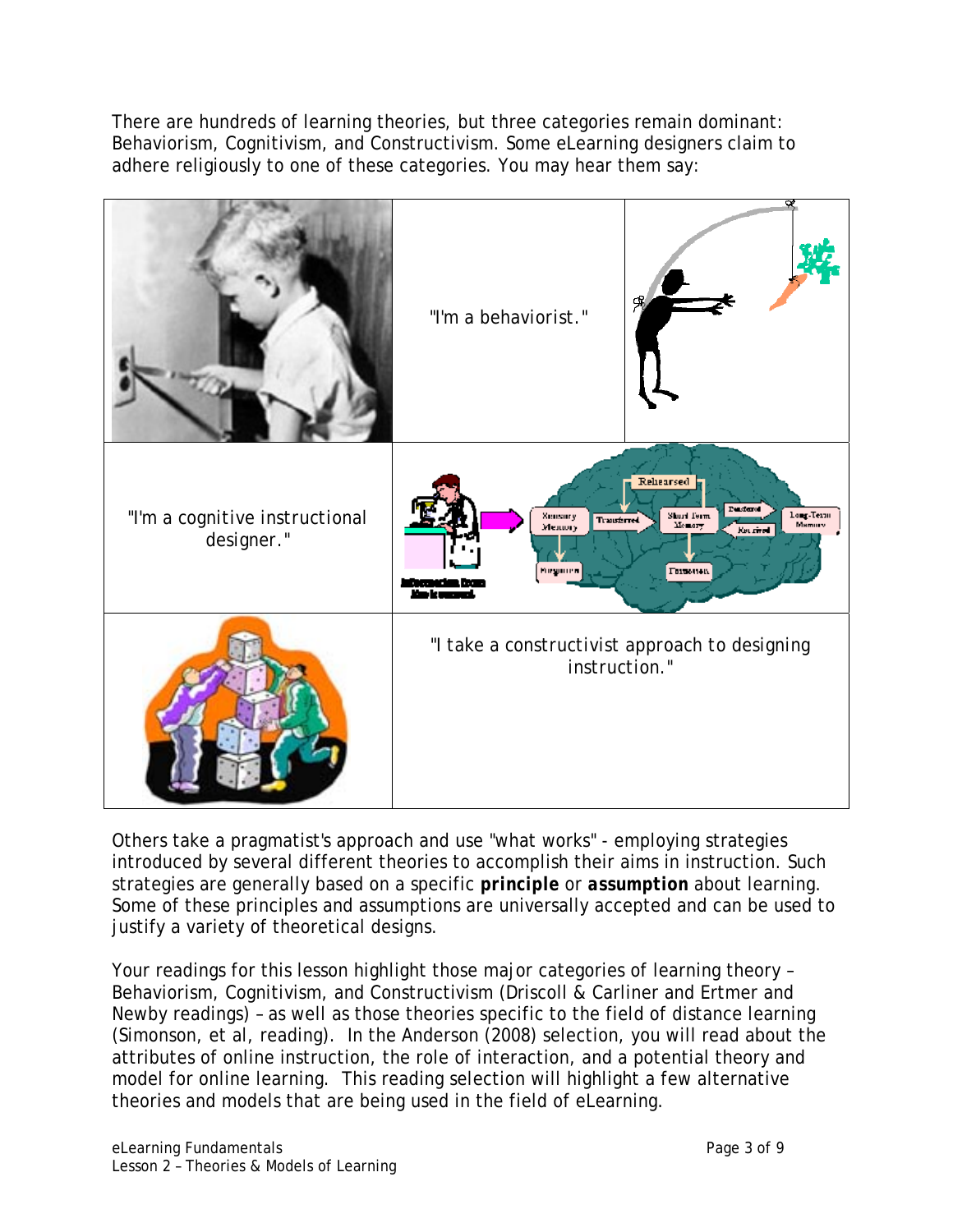# *Other Theories Used for eLearning*

In addition to the "Big Three" learning theories (Behaviorism, Cognitivism, and Constructivism), you will come into contact with a wide variety of other theories, some of which are related to the Big Three and some which have evolved from the theoretical branch of social cognition.

Some of the theories and the assumptions upon which they are based are listed in the table below (from [www.learning-theories.com](http://www.learning-theories.com/) and <http://tip.psychology.org/theories.html>).

Others can be viewed at:

<http://www.teachersgarden.com/professionalresources/learningtheorists.html>

| Theory (Theorists)  | Description                      | <b>Assumptions About Learning</b>              |
|---------------------|----------------------------------|------------------------------------------------|
| Cognitive           | The ability to spontaneously     | 1. Learning activities must provide multiple   |
| Flexibility (Spiro) | restructure one's knowledge in   | representations of content.                    |
|                     | many ways in adaptive            | 2. Instructional materials should avoid        |
|                     | response to radically changing   | oversimplifying the content domain and         |
|                     | situational demands, to          | support context-dependent knowledge.           |
|                     | facilitate the transfer of       | 3. Instruction should be case-based and        |
|                     | knowledge and skills to new      | emphasize knowledge construction, not          |
|                     | learning situations.             | transmission of information.                   |
|                     |                                  | 4. Knowledge sources should be highly          |
|                     |                                  | interconnected rather than                     |
|                     |                                  | compartmentalized.                             |
| Situated Learning   | Learning is unintentional and    | 1. Learning involves legitimate peripheral     |
| (Lave)              | situated within authentic        | participation which is usually unintentional.  |
|                     | activity, context and culture.   | 2. Knowledge must be presented in authentic    |
|                     | Cognitive apprenticeship         | contexts.                                      |
|                     | (Brown, Collins, & Duguid) is a  | 3. Social interaction and collaboration are    |
|                     | related idea.                    | essential components.                          |
| Communities of      | An aspect of Situated Learning,  | 1. Learning involves legitimate peripheral     |
| Practice (Lave &    | communities of practice          | participation which is usually unintentional.  |
| Wenger)             | provide a place for novices to   | 2. As the novice moves from the periphery of a |
|                     | interact with experts and        | community to its center, s/he becomes more     |
|                     | gradually acquire more           | active and engaged in the community and        |
|                     | expertise.                       | eventually becomes an expert.                  |
| Discovery Learning  | A method of inquiry-based        | 1. Learning occurs when individuals encounter  |
| (Bruner)            | instruction that maintains it is | problems that must be solved.                  |
|                     | best for learners to discover    | 2. When learners are allowed to discover on    |
|                     | facts and relationships for      | their own, they are actively engaged,          |
|                     | themselves.                      | motivated, and independent.                    |
|                     |                                  |                                                |
| Social Development  | Social interaction precedes      | 1. Social interaction plays a fundamental role |
| (Vygotsky)          | development, and                 | in the process of cognitive development.       |
|                     | consciousness and cognition      | 2. A more knowledgeable other (teacher,        |
|                     | are the end product of           | experienced peer, parent, etc) helps the       |
|                     | socialization and social         | learner in their attempt to learn.             |
|                     | behavior.                        | 3. Learning occurs in the Zone of Proximal     |
|                     |                                  | Development (ZPD), which is the distance       |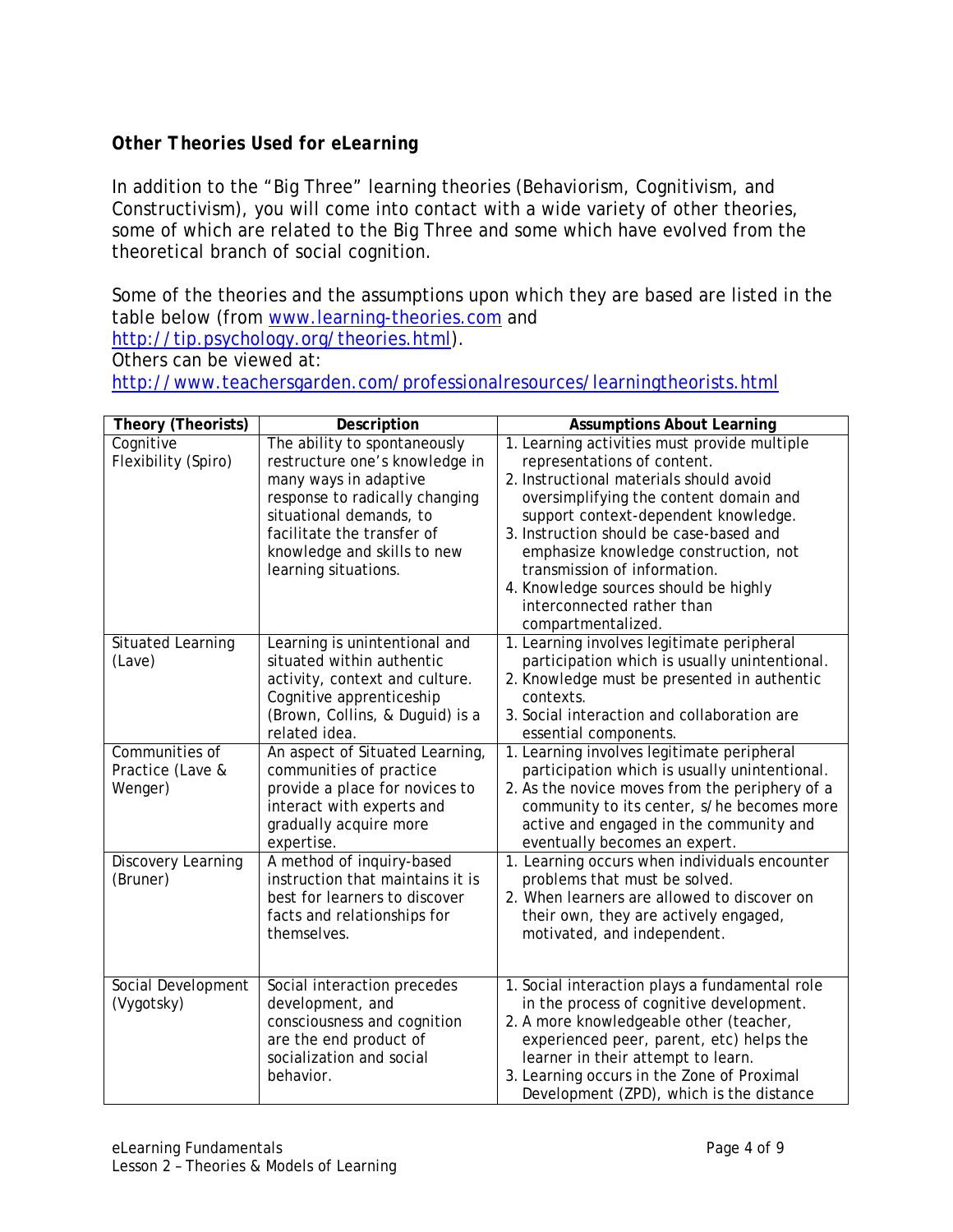| Theory (Theorists)        | Description | <b>Assumptions About Learning</b>                                           |
|---------------------------|-------------|-----------------------------------------------------------------------------|
|                           |             | between a student's ability with guidance<br>and their independent ability. |
| Cognitive Load<br>Theory  |             |                                                                             |
| <b>Elaboration Theory</b> |             |                                                                             |

You can complete the chart above and add other theories by referring to the information on theories of learning provided at: <http://tip.psychology.org/theories.html>

## *Changes on the Horizon*

In the past decade, new theoretical pathways and approaches have been suggested and are being investigated by researchers and practitioners. Those individuals leading eLearning efforts need to keep abreast of the developments in these new areas of research, since they impact the practice of eLearning (Haythornwaite, et al, 2007). For example:

- **Collaborative Learning** Computer-Supported Collaborative Learning (CSCL) is a popular research field right now. There are many studies being conducted in the areas of learner collaborative behavior, learner-leaders, e-facilitation, and coconstruction of knowledge. Some of the sub-areas of collaboration include distributed knowledge, distributed cognition, teamwork, scientific and interdisciplinary collaboration.
- **Learning Communities** Another popular area is the study of learning communities. Researchers are investigating interactions and learning in virtual communities, group behavior and group learning, the behavior and learning of novices when interacting with experts in communities of practice (CoP), communities of inquiry, knowledge communities, and discourse communities.
- **Social Learning Networks** The current prevalence of social networks on the Internet has prompted many educators to investigate how networking ties and relationships impact the learning process.
- **Other Areas of Research & Practice** Other evolving areas for research in eLearning to be watching include Mobile Learning, Ubiquitous Learning, and persistent conversation (how communication in email, chat, blogs, and texting create records that can be used to enhance feedback in eLearning contexts).

Some of the questions that researchers are asking and investigating for eLearning environments include:

- What does collaboration or active learning look like in an eLearning context?
- What level of interactivity between learners is right for optimal learning?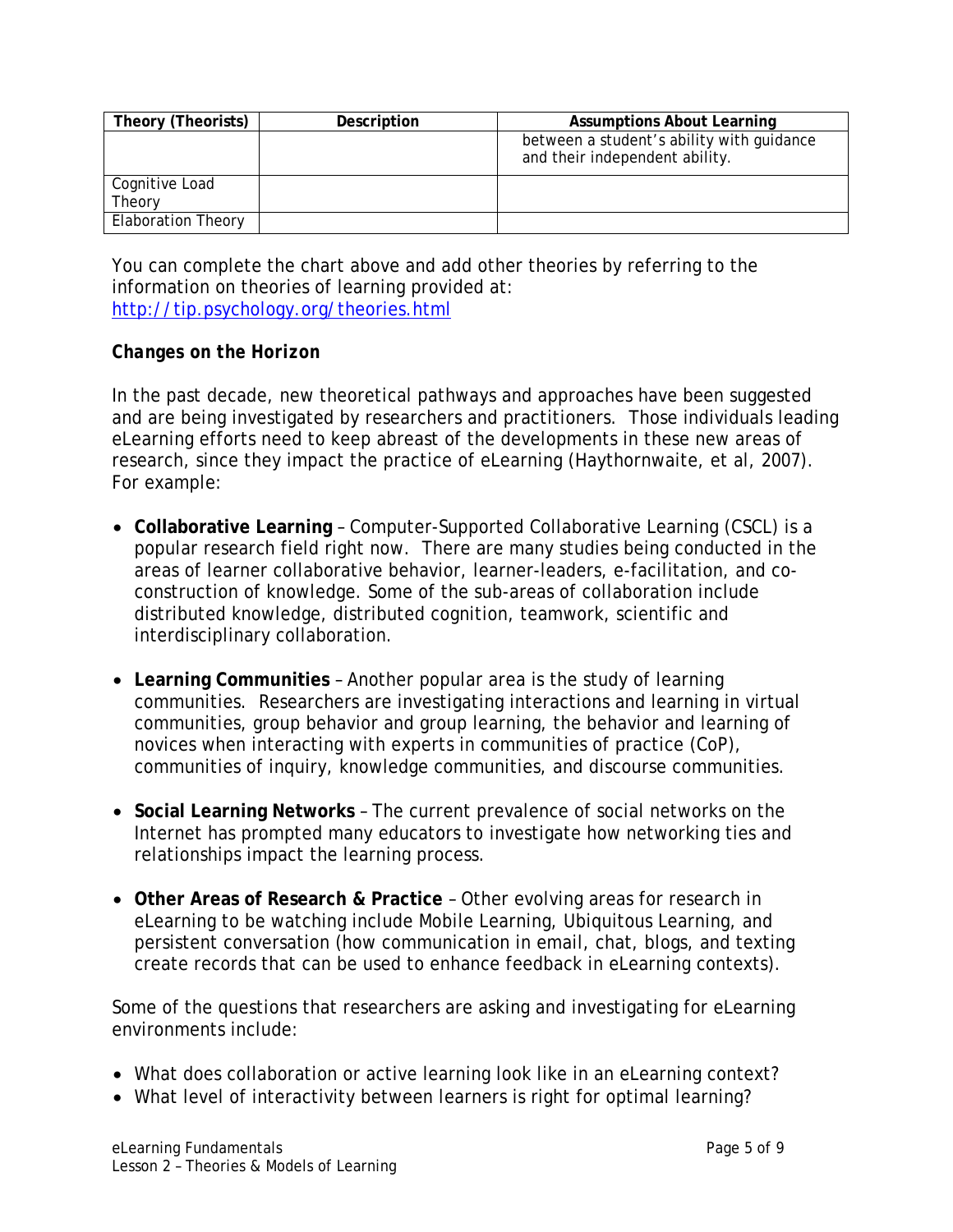- What does a "community" look like among online learners, and how does it foster learning?
- What should be added to eLearning systems to provide more information on social, educational and learning interactions?
- How will mobile technologies affect learning and eLearning efforts?
- How has the Internet encouraged ubiquitous (anytime/anywhere) learning and how does this affect who we learn from?

# *Fuzzy Boundaries Between Theories & Theorists*



Just as there are an abundance of learning theories, there are also many learning theorists. As you do more research on these learning theories, you will find that some theorists are connected with more than one theory. In addition, some of the terms and strategies used by the different theories overlap. Ultimately, you will find that the strategies used in instructional design today are not really all that new. Many of today's theories and methods build on the work of earlier theorists or are merely re-statements of previous theoretical ideas.

As you read about learning theories, remember that ideas about learning have been around since Aristotle and Plato. Many of these ideas have persisted and evolved as educational practice has moved from a Behaviorist perspective to a Cognitive, and more recently Constructivist, approach. Elements and strategies from all three theoretical camps are still used with success in education and training today. Learning about the different principles and assumptions and how they are reflected in teaching and learning strategies provides instructional designers with a variety of tools to use in designing effective instruction. Through practice, experimentation, and observation, you can begin to discover what strategies and approaches facilitate different types of learning.

# *eLearning Models*

Engelbrecht (2003) states that eLearning models began as mere replication of classroom instruction, but have evolved to those that integrate technology and pedagogy. Early models, such as the Demand-Driven model (MacDonald, et al, 2001), were focused on the *role of technology* in providing content, access and electronic services. The Demand-Driven model emphasizes the consumer demands for quality content, delivery and service.

More recent models have emphasized the *instructional design* of the eLearning instruction. Many appropriate the traditional instructional design models for eLearning, including Gagne's Nine Events of Instruction (gain learner's attention,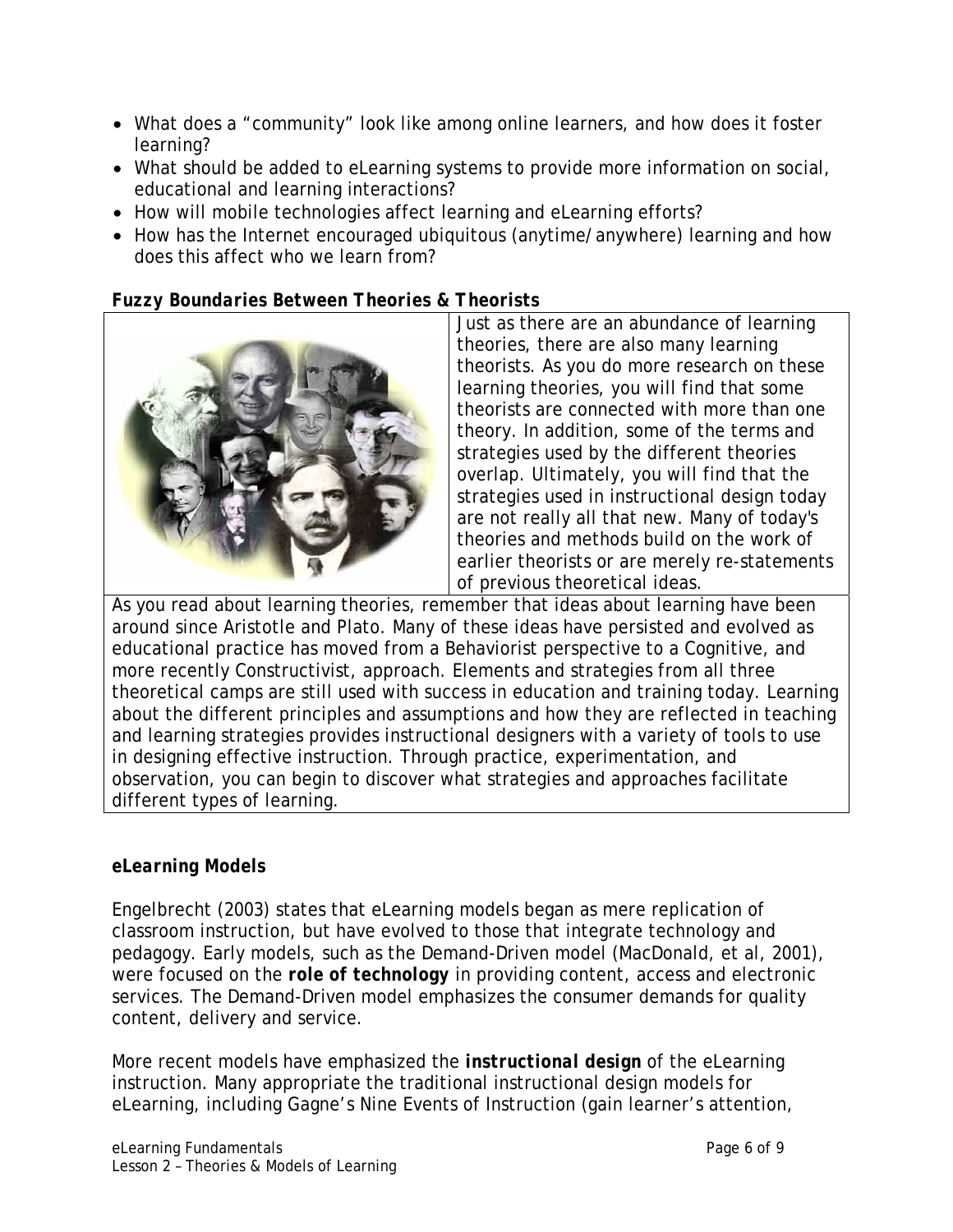inform learner of objectives, stimulate recall of prior knowledge, present the content, provide guidance, give practice, provide feedback, assess), the traditional ADDIE model (Analyze, Design, Develop, Implement, Evaluate) model, the Instructional Systems Design (ISD) model, rapid prototyping, and the ARCS Motivation model, to name a few. New instructional design models are continually being promoted, although most of them emphasize similar steps in the process, including:

- 1. Needs analysis that verifies the need for the instruction for specific content, the need for it to be online, and the costs;
- 2. Student profiling to identify the learners' needs and expectations, and their characteristics (e.g., age, culture, work experience, prior knowledge of the subject, goals and motivation, attitudes toward eLearning, learning styles, computer literacy, access to technology, etc.);
- 3. Determination of organizational support for the eLearning and the goals for the program. This includes the vision and mission of the organization, whether it has a culture that emphasizes learning, implementation costs and sustainability, experience of the content experts and the instructional designers, technology infrastructure, and resource availability; and
- 4. Selection of pedagogy that meets the requirements of the subject matter and the needs of the target learners, including learning theories, objectives, delivery methods, assessment, interaction, and the development strategy (Engelbrecht, 2003).

Finally, several models that emphasize the *interactions* possible in eLearning (learner to instructor, learner to learner, learner to content, learner to context) have been suggested. One example of this is the Community of Inquiry model developed by Garrison and Anderson (2003).

The Community of Inquiry model focuses on the context of the learning experience and the interactions that drive the learning. This model emphasizes that learners interact in a community and should be encouraged to take responsibility for their own learning. Garrison and Anderson state that eLearning designers should consider three key elements when designing the instruction:

- the *social presence* of the learner which is the ability of learners to establish themselves socially and emotionally as a real person through the learning experiences;
- the *cognitive presence* of the learner which refers to their ability to construct and confirm meaning through interaction and reflection; and
- the *teaching presence* which involves the provision of structure and a process for the learning.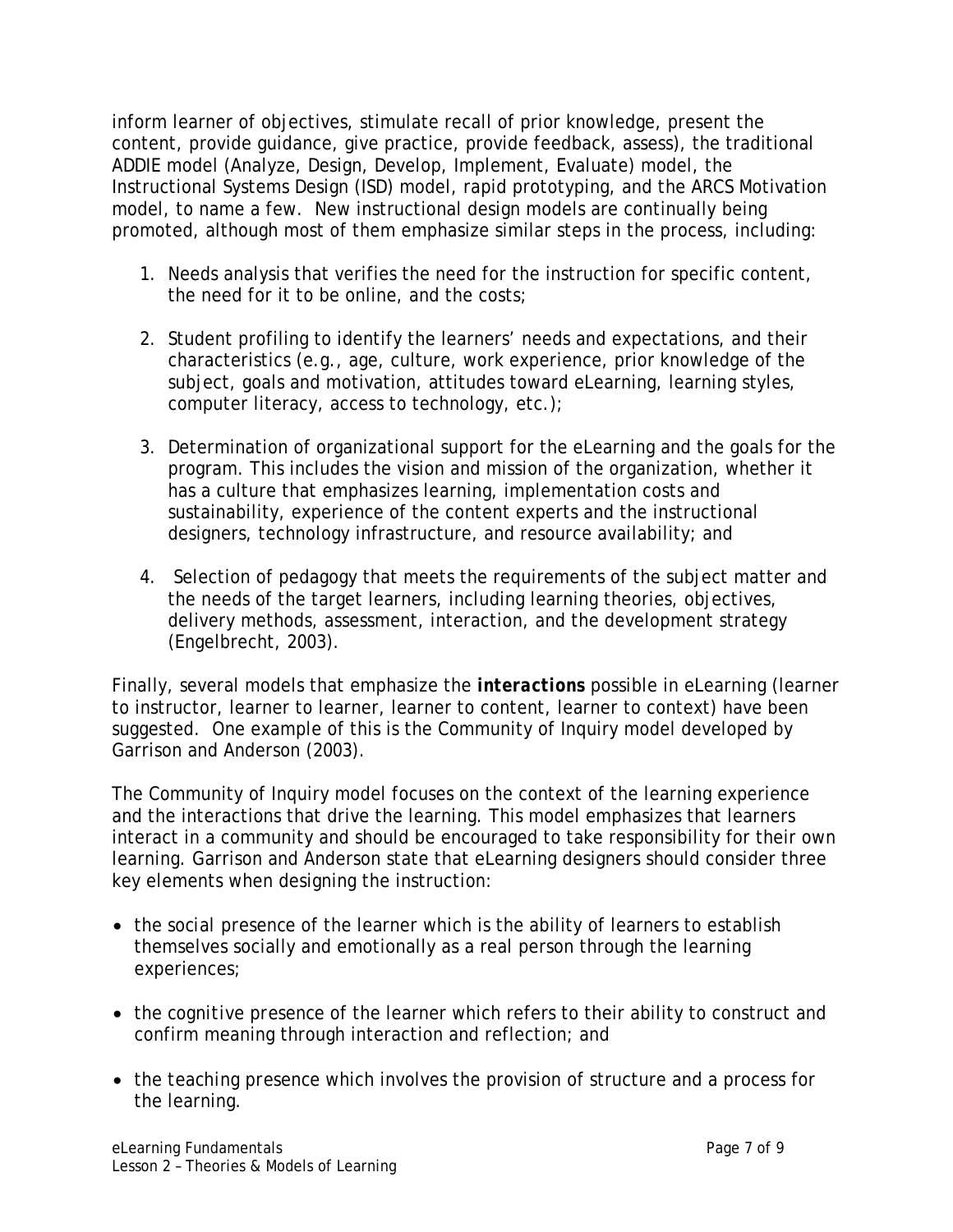

Community of Inquiry Model (Garrison & Anderson 2003:28)

Social presence is controversial. Some researchers say it matters because studies have shown a relationship between it and student satisfaction, the development of a community of learners, and perceived learning (Lowenthal, 2009). Other researchers challenge those findings (Wise, et al, 2004). Some suggestions for improving social presence include providing opportunities for student and teacher profiles within a course or learning management system, limit class sizes, structure collaborative and interactive learning activities, utilize group work strategies, regular instructor postings to the discussion forum, promptly provide feedback, address students by name, and encourage students to share personal stories and experiences (Lowenthal, 2009).

There are many more models that can form the basis for the design of eLearning. Consider the wide variety of models listed at Martin Ryder's Instructional Design Models site, at: [http://carbon.cudenver.edu/~mryder/itc\\_data/idmodels.html](http://carbon.cudenver.edu/%7Emryder/itc_data/idmodels.html)

### **References:**

Driscoll, M., & Carliner, S. (2005). *Advanced web-based training strategies: Unlocking instructionally sound online learning*. San Francisco: John Wily & Sons.

Engelbrecht, E. (2003). A look at e-learning models: Investigating their value for developing an e-learning strategy. *Progressio, 25*(2), 38-47.

Garrison, D R & Anderson, T 2003. *E-learning in the 21st century: a framework for*